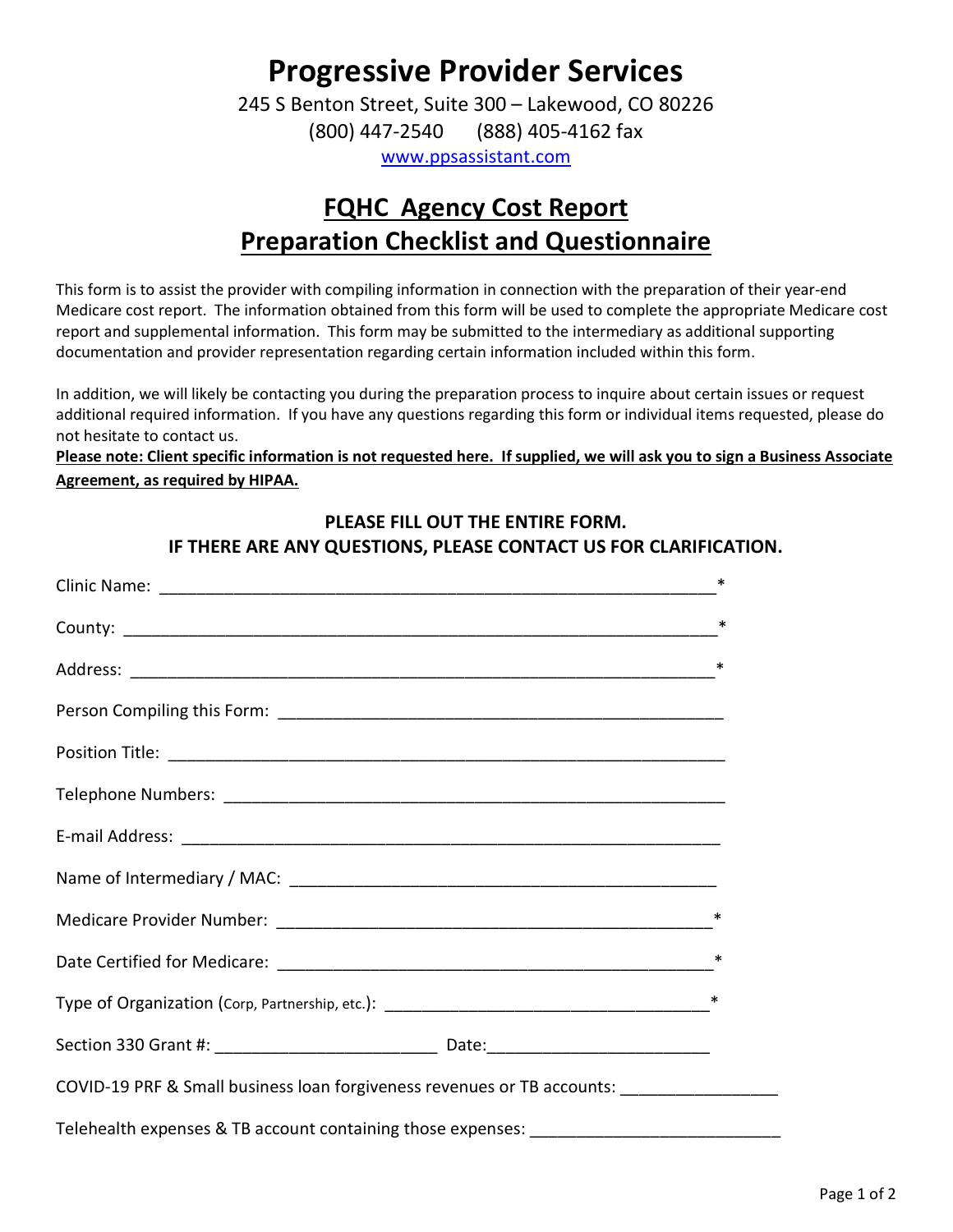## Summary Checklist of Required Cost Report Preparation Items

- □ 1. Complete Financial Statements
- □ 2. Year End Working Trial Balance in Excel format
- □ 3. Detailed visit and FTE information for Cost Report period being prepared based on internal records (according to worksheet provided)
- □ 4. PS&R Report from Cost Report period being prepared in both PDF and CSV formats
- □ 5. Copy of Last Year's Complete Medicare Cost Report\*
- □ 6. Departmental Payroll Breakdown (if the TB does not break down payroll by disciplines)
- □ 7. Breakdown of Contract Labor Account by department (if not done on the TB)
- □ 8. Were there any transactions with related parties? If yes, please provide detail.
- □ 9. Are you claiming Medicare Bad Debt? If so, please send a Medicare bad debt log.
- □ 10. Is this FQHC part of an entity which owns or operates several FQHCs? \*
- □ 11. Is this FQHC part of a chain organization which files a Home Office Cost Statement? \*
- □ 12. Did you submit an application for medical malpractice under FTCA with HRSA? If so, what is the effective date of coverage?
- □ 13. Do you also carry commercial malpractice? If so, how much was malpractice and is it claims-made or occurrence?
- □ 14. Vaccine info vaccine staff time (or average time it takes to administer pneumococcal and influenza vaccines), number of pneumococcal and influenza vaccines (each), number of pneumococcal and influenza vaccines to Medicare beneficiaries. Accuracy of vaccine information will affect reimbursement.
- □ 15. Do/ Did you
	- Have an approved or unapproved GME program? (circle one)
	- Receive a Primary Care Residency Expansion (PCRE) grant?
	- Receive a Teaching Health Center Development grant?

\*If your prior year cost report was prepared by Progressive Provider Services, we have your information on file.

### \*\*Please note per cost report instructions,

### expenses must be shown on an accrual basis\*\*

Please note that there may be additional information that we will request from you.